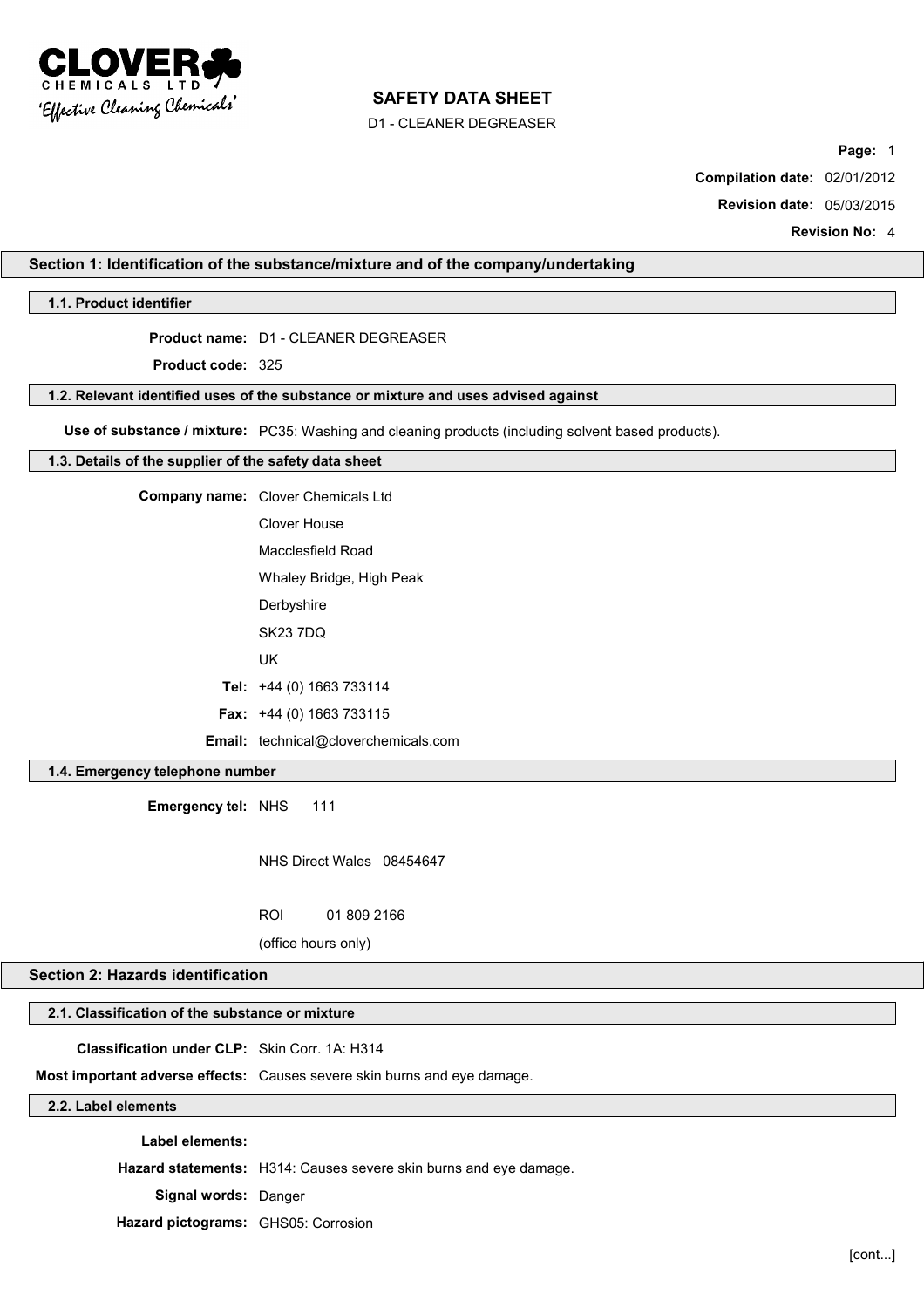D1 - CLEANER DEGREASER



| Precautionary statements: P102: Keep out of reach of children.                            |
|-------------------------------------------------------------------------------------------|
| P282: Wear eye protection.                                                                |
| P280: Wear protective gloves.                                                             |
| P264: Wash hands thoroughly after handling.                                               |
| P305+351+338: IF IN EYES: Rinse cautiously with water for several minutes. Remove         |
| contact lenses, if present and easy to do. Continue rinsing.                              |
| P337+313: If eye irritation persists: Get medical attention.                              |
| P303+361+353: IF ON SKIN (or hair): Take off immediately all contaminated clothing. Rinse |
| skin with water/shower.                                                                   |
| P332+313: If skin irritation occurs: Get medical attention.                               |

# **2.3. Other hazards**

**PBT:** This product is not identified as a PBT/vPvB substance.

# **Section 3: Composition/information on ingredients**

## **3.2. Mixtures**

## **Hazardous ingredients:**

3 - BUTOXYPROPAN - 2 - OL

| <b>EINECS</b>    | <b>CAS</b>  | PBT / WEL                                           | <b>CLP Classification</b>               | Percent   |
|------------------|-------------|-----------------------------------------------------|-----------------------------------------|-----------|
| 225-878-4        | 005131-66-8 | $\qquad \qquad$                                     | Skin Irrit. 2: H315; Eye Irrit. 2: H319 | $1 - 10%$ |
|                  |             | ISOTRIDECANOLETHOXYLATE, POLYMER(8 MOLE EO AVERAGE) |                                         |           |
|                  | 69011-36-5  |                                                     | Acute Tox. 4: H302; Eye Dam. 1: H318    | $1 - 10%$ |
|                  |             | B-ALANINE, N-COCO ALKYL DERIVATIVES, SODIUM SALTS   |                                         |           |
| 271-795-1        | 68608-68-4  |                                                     | Eye Irrit. 2: H319                      | $1 - 10%$ |
|                  |             | C9/11 A, >3-6 EO PREDOMINANTLY LINEAR (DID 21)      |                                         |           |
| <b>POLYMER</b>   | 160875-66-1 | $\overline{\phantom{0}}$                            | Eye Dam. 1: H318                        | $1 - 10%$ |
| SODIUM HYDROXIDE |             |                                                     |                                         |           |
| 215-185-5        | 1310-73-2   | $\overline{\phantom{0}}$                            | Skin Corr. 1A: H314                     | $1 - 10%$ |
|                  |             |                                                     |                                         |           |

# **Section 4: First aid measures**

| 4.1. Description of first aid measures |                                                                                                                |       |  |  |
|----------------------------------------|----------------------------------------------------------------------------------------------------------------|-------|--|--|
|                                        | <b>Skin contact:</b> Remove all contaminated clothes and footwear immediately unless stuck to skin. Drench the |       |  |  |
|                                        | affected skin with running water for 10 minutes or longer if substance is still on skin.                       |       |  |  |
|                                        | Eye contact: Bathe the eye with running water for 15 minutes. Transfer to hospital for specialist              |       |  |  |
|                                        | examination.                                                                                                   |       |  |  |
|                                        | Ingestion: Wash out mouth with water. Do not induce vomiting. If conscious, give half a litre of water to      |       |  |  |
|                                        | drink immediately. Consult a doctor.                                                                           | [cont |  |  |

**Page:** 2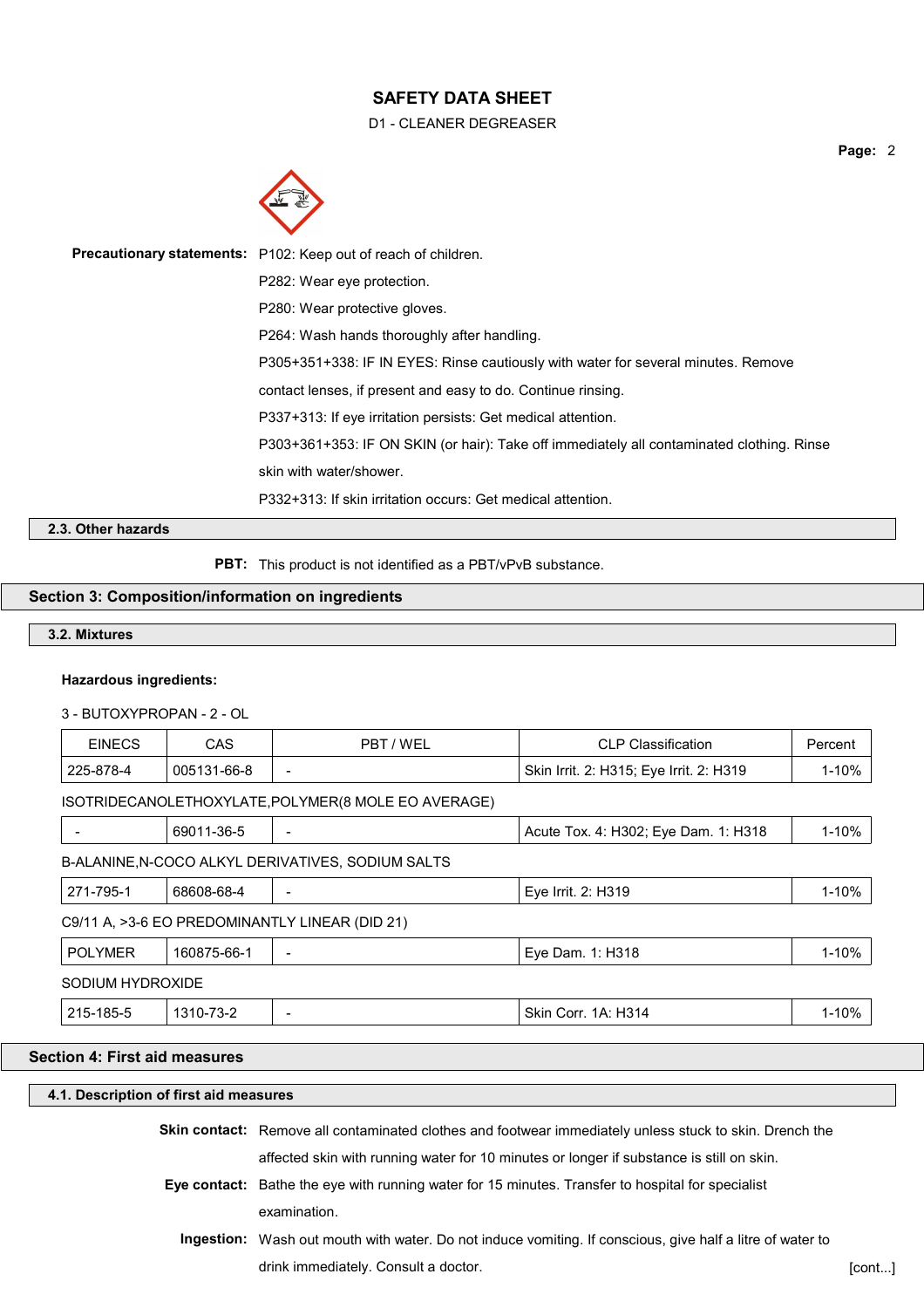#### D1 - CLEANER DEGREASER

**Page:** 3

**Inhalation:** Remove casualty from exposure ensuring one's own safety whilst doing so.

#### **4.2. Most important symptoms and effects, both acute and delayed**

**Skin contact:** There may be irritation and redness at the site of contact.

**Eye contact:** There may be pain and redness. The eyes may water profusely. There may be severe pain. The vision may become blurred. May cause permanent damage.

**Ingestion:** There may be soreness and redness of the mouth and throat. Nausea and stomach pain may occur.

**Inhalation:** There may be irritation of the throat with a feeling of tightness in the chest.

**Delayed / immediate effects:** Immediate effects can be expected after short-term exposure.

#### **4.3. Indication of any immediate medical attention and special treatment needed**

**Immediate / special treatment:** Eye bathing equipment should be available on the premises.

# **Section 5: Fire-fighting measures**

## **5.1. Extinguishing media**

## **Extinguishing media:** Water.

## **5.2. Special hazards arising from the substance or mixture**

**Exposure hazards:** In combustion emits toxic fumes of carbon dioxide / carbon monoxide.

#### **5.3. Advice for fire-fighters**

**Advice for fire-fighters:** Wear self-contained breathing apparatus. Wear protective clothing to prevent contact with

skin and eyes.

## **Section 6: Accidental release measures**

## **6.1. Personal precautions, protective equipment and emergency procedures**

**Personal precautions:** Mark out the contaminated area with signs and prevent access to unauthorised personnel.

Do not attempt to take action without suitable protective clothing - see section 8 of SDS. Turn

leaking containers leak-side up to prevent the escape of liquid.

#### **6.2. Environmental precautions**

**Environmental precautions:** Do not discharge into drains or rivers. Contain the spillage using bunding.

# **6.3. Methods and material for containment and cleaning up**

**Clean-up procedures:** Transfer to a suitable container. Neutralise with dilute hydrochloric acid.

### **6.4. Reference to other sections**

**Reference to other sections:** Refer to section 8 of SDS.

# **Section 7: Handling and storage**

### **7.1. Precautions for safe handling**

**Handling requirements:** Avoid direct contact with the substance. Ensure there is sufficient ventilation of the area.

Avoid the formation or spread of mists in the air.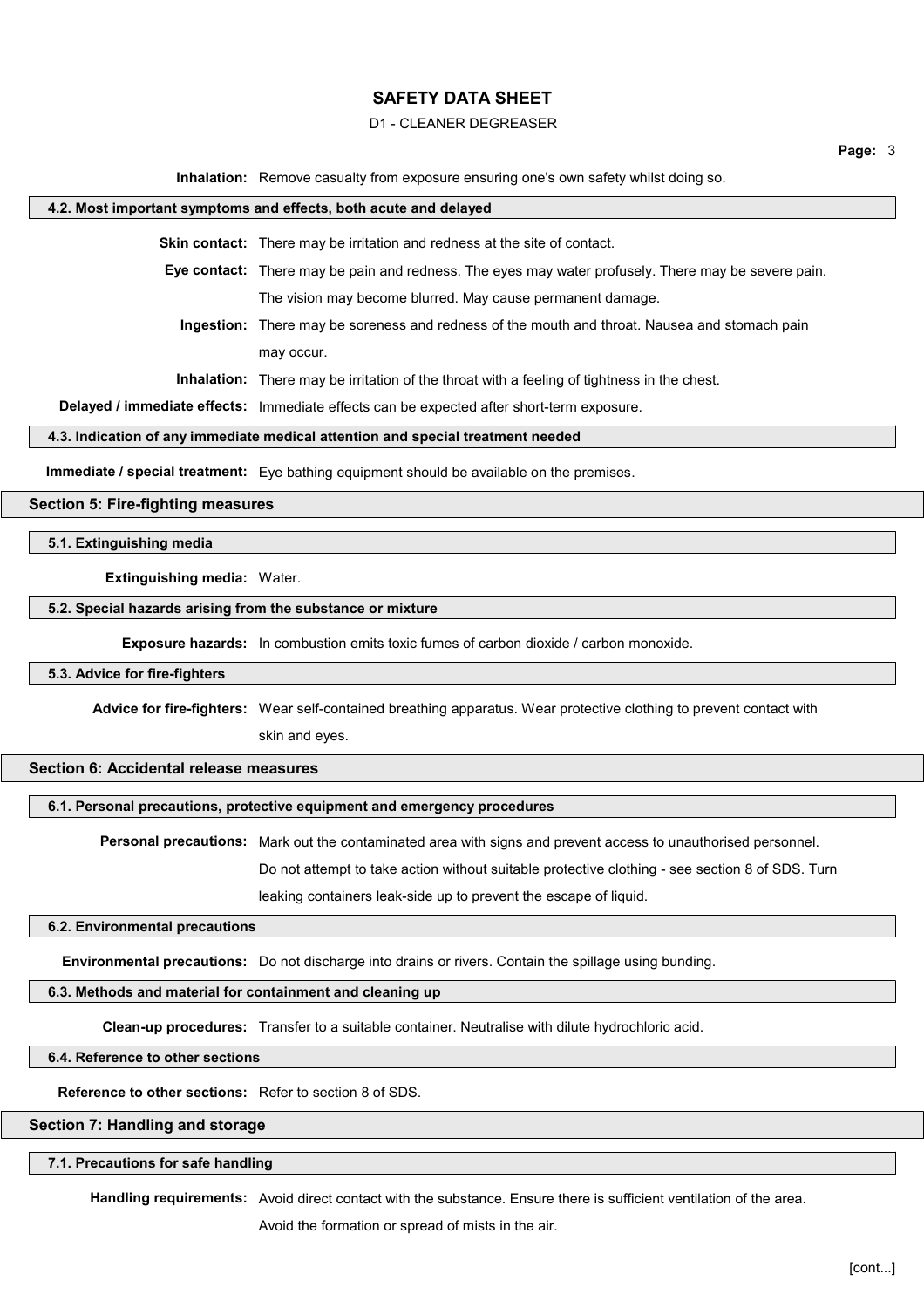## D1 - CLEANER DEGREASER

# **Page:** 4

#### **7.2. Conditions for safe storage, including any incompatibilities**

**Storage conditions:** Store in a cool, well ventilated area. Keep container tightly closed.

**Suitable packaging:** Polyethylene. Stainless steel. Teflon.

## **7.3. Specific end use(s)**

**Specific end use(s):** No data available.

#### **Section 8: Exposure controls/personal protection**

#### **8.1. Control parameters**

#### **Hazardous ingredients:**

#### **SODIUM HYDROXIDE**

#### **Workplace exposure limits: Respirable dust Respirable dust**

| State | 8 hour TWA               | 15 min. STEL | 8 hour TWA               | 15 min. STEL |
|-------|--------------------------|--------------|--------------------------|--------------|
| UK    | $\overline{\phantom{0}}$ | 2 mg/m3 i    | $\overline{\phantom{0}}$ |              |

#### **DNEL/PNEC Values**

**DNEL / PNEC** No data available.

### **8.2. Exposure controls**

**Engineering measures:** Ensure there is sufficient ventilation of the area.

**Hand protection:** Protective gloves. Gloves (alkali-resistant).

**Eye protection:** Tightly fitting safety goggles. Ensure eye bath is to hand.

**Skin protection:** Protective clothing.

#### **Section 9: Physical and chemical properties**

#### **9.1. Information on basic physical and chemical properties**

| <b>State: Liquid</b>                                 |                                                  |                               |
|------------------------------------------------------|--------------------------------------------------|-------------------------------|
| Colour: Blue                                         |                                                  |                               |
|                                                      | <b>Odour:</b> Characteristic odour               |                               |
| <b>Evaporation rate: Moderate</b>                    |                                                  |                               |
|                                                      | <b>Oxidising:</b> Non-oxidising (by EC criteria) |                               |
| <b>Solubility in water: Soluble</b>                  |                                                  |                               |
|                                                      | <b>Viscosity: Non-viscous</b>                    |                               |
| Boiling point/range°C: 100                           | Melting point/range°C: 0                         |                               |
| <b>Flammability limits %: lower:</b> Not applicable. |                                                  | <b>upper:</b> Not applicable. |
| Flash point°C: Not applicable.                       | Autoflammability°C: Not applicable.              |                               |
| <b>Relative density: 1.05 - 1.15</b>                 |                                                  | pH: 13.4                      |
| VOC g/l: 57.3                                        |                                                  |                               |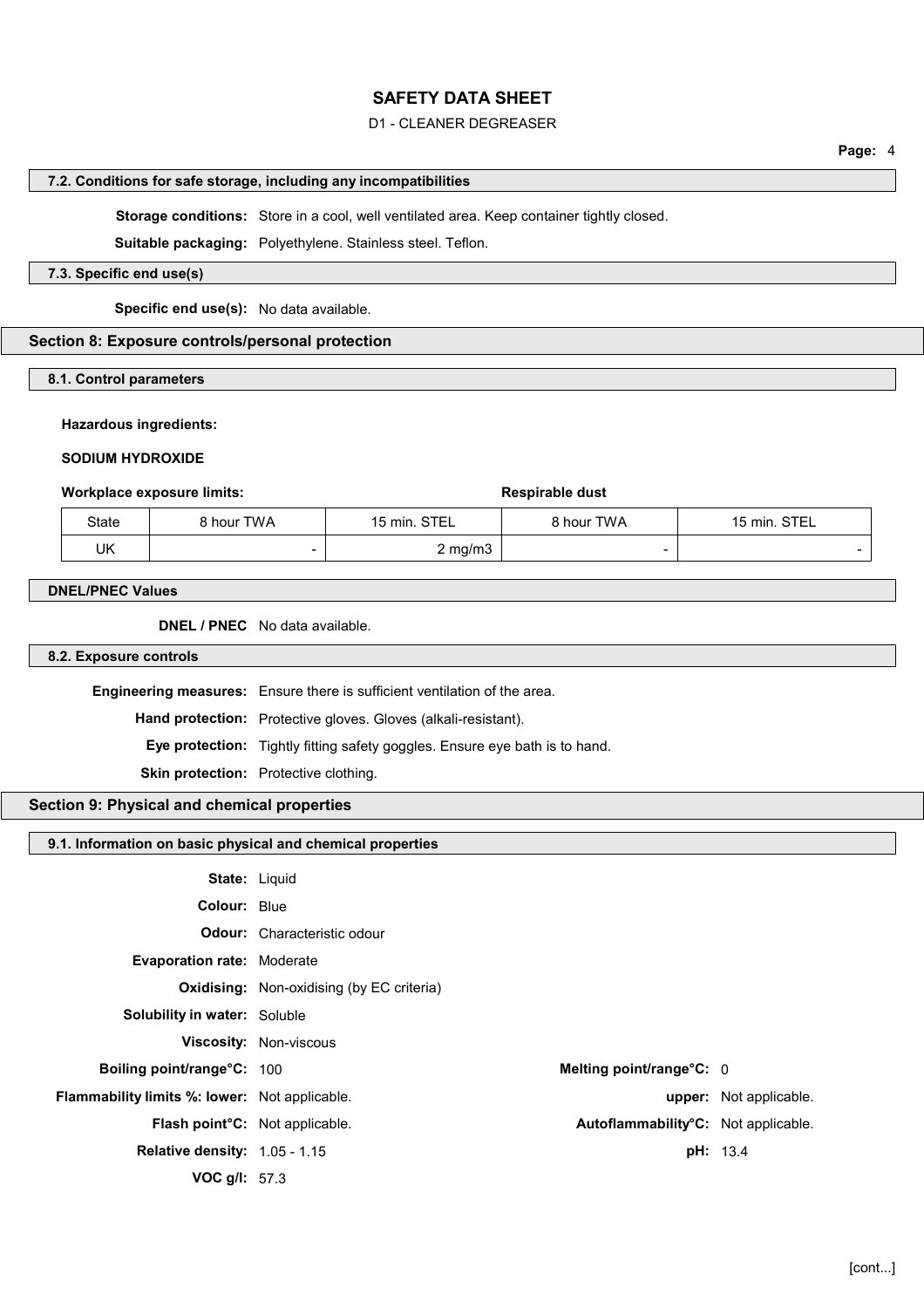## D1 - CLEANER DEGREASER

#### **9.2. Other information**

**Other information:** No data available.

## **Section 10: Stability and reactivity**

**10.1. Reactivity**

**Reactivity:** Stable under recommended transport or storage conditions.

**10.2. Chemical stability**

**Chemical stability:** Stable under normal conditions.

**10.3. Possibility of hazardous reactions**

**Hazardous reactions:** Hazardous reactions will not occur under normal transport or storage conditions.

**10.4. Conditions to avoid**

**10.5. Incompatible materials**

**10.6. Hazardous decomposition products**

**Haz. decomp. products:** In combustion emits toxic fumes.

#### **Section 11: Toxicological information**

#### **11.1. Information on toxicological effects**

**Hazardous ingredients:**

**3 - BUTOXYPROPAN - 2 - OL**

| <b>ORAL</b><br><b>RAT</b> | 2700<br>LD50<br>$\sim$ | ma/ka<br>ີ |
|---------------------------|------------------------|------------|
|---------------------------|------------------------|------------|

## **ISOTRIDECANOLETHOXYLATE,POLYMER(8 MOLE EO AVERAGE)**

| ORAL | <b>DAT</b><br>ĸА<br>. . | __<br>LD50 | -500-<br>$-2000$ | ma/ka |
|------|-------------------------|------------|------------------|-------|
|      |                         |            |                  |       |

#### **B-ALANINE,N-COCO ALKYL DERIVATIVES, SODIUM SALTS**

| ORL<br>>5000<br>ma<br>.a/kc<br>LU50.<br>-<br>$- - -$<br>. |
|-----------------------------------------------------------|
|-----------------------------------------------------------|

### **C9/11 A, >3-6 EO PREDOMINANTLY LINEAR (DID 21)**

| $\frac{1}{2}$<br>∩Б<br>ר ג כ<br>$^{\prime\prime}$<br>∟⊔50<br>$\sim 10^{10}$<br>n.<br>ᄓᄔ<br>.<br>$ -$<br>.<br>.<br>$\sim$ $\sim$ |
|---------------------------------------------------------------------------------------------------------------------------------|
|---------------------------------------------------------------------------------------------------------------------------------|

#### **SODIUM HYDROXIDE**

| <b>IPR</b> | <b>MUS</b> | LD50 | 40  | mg/kg |
|------------|------------|------|-----|-------|
| ORL        | <b>RBT</b> | LDLO | 500 | mg/kg |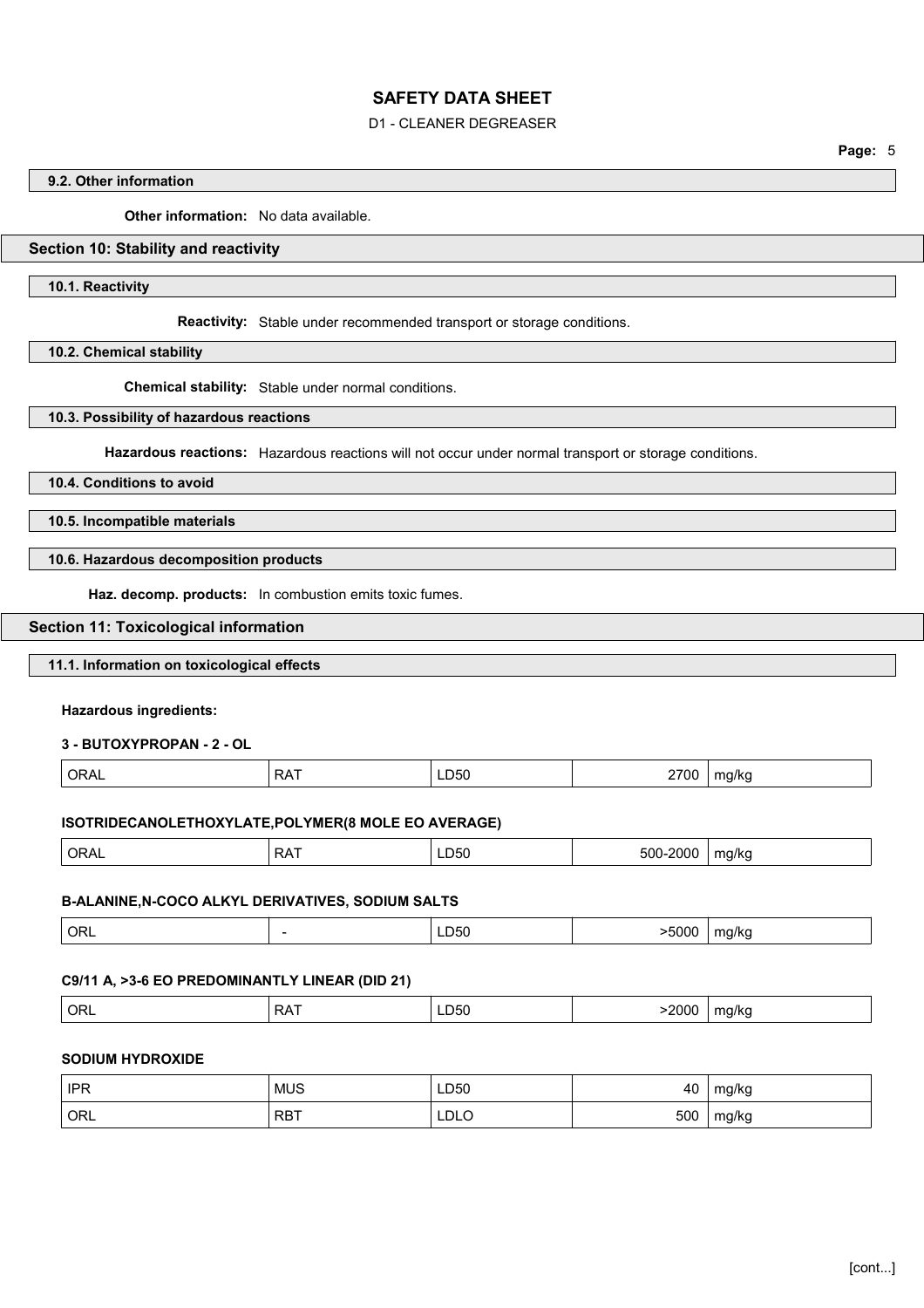## D1 - CLEANER DEGREASER

#### **Page:** 6

#### **Relevant hazards for substance:**

| Hazard                        | Route | <b>Basis</b>            |
|-------------------------------|-------|-------------------------|
| Skin corrosion/irritation     | DRM   | Hazardous: calculated   |
| Serious eye damage/irritation | OPT   | ' Hazardous: calculated |

#### **Symptoms / routes of exposure**

**Skin contact:** There may be irritation and redness at the site of contact.

**Eye contact:** There may be pain and redness. The eyes may water profusely. There may be severe pain. The vision may become blurred. May cause permanent damage.

**Ingestion:** There may be soreness and redness of the mouth and throat. Nausea and stomach pain may occur.

**Inhalation:** There may be irritation of the throat with a feeling of tightness in the chest.

**Delayed / immediate effects:** Immediate effects can be expected after short-term exposure.

## **Section 12: Ecological information**

**12.1. Toxicity**

#### **Hazardous ingredients:**

# **3 - BUTOXYPROPAN - 2 - OL**

|                      | <b>48H EC50</b> | .1000    | ma/      |
|----------------------|-----------------|----------|----------|
| <b>GUPPIES</b><br>__ | 96H LC50        | 560-1000 | mg/<br>~ |

#### **ISOTRIDECANOLETHOXYLATE,POLYMER(8 MOLE EO AVERAGE)**

|  | ∴ت ا⊐ | ୍ରନା<br>ור | . .<br>. . | ma/ |
|--|-------|------------|------------|-----|
|--|-------|------------|------------|-----|

#### **B-ALANINE,N-COCO ALKYL DERIVATIVES, SODIUM SALTS**

| - | 48H EC50 | 18             | ma/      |
|---|----------|----------------|----------|
|   | 48H EC50 | 97 5<br>ن. ا ت | mq/<br>ີ |

#### **C9/11 A, >3-6 EO PREDOMINANTLY LINEAR (DID 21)**

| . | ---<br>4.P<br>והי | 10 <sup>c</sup><br>10 | ma/i |  |
|---|-------------------|-----------------------|------|--|
|---|-------------------|-----------------------|------|--|

## **12.2. Persistence and degradability**

**Persistence and degradability:** Biodegradable. The surfactants contained in this preperation comply with the biodegradability

criteria as laid down in regulation (EC) No.648/2004 on detergents.

#### **12.3. Bioaccumulative potential**

**Bioaccumulative potential:** No bioaccumulation potential.

#### **12.4. Mobility in soil**

**Mobility:** Soluble in water.